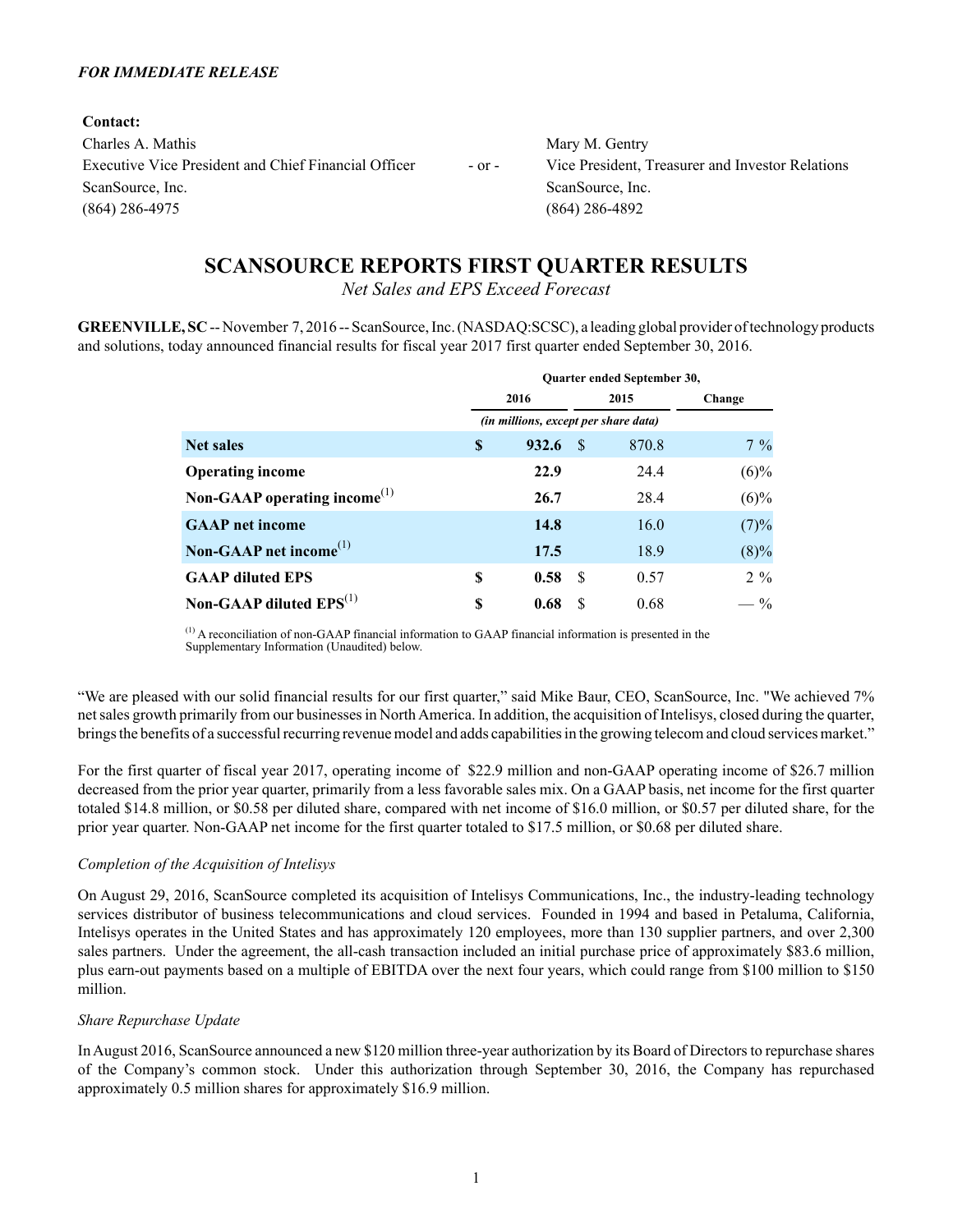### **Forecast for Next Quarter**

For the second quarter of fiscal year 2017, ScanSource expects net sales to range from \$930 million to \$980 million, diluted earnings per share to range from \$0.47 to \$0.53 per share, and non-GAAP diluted earnings per share to range from \$0.67 to \$0.73 per share. Non-GAAP diluted earnings per share exclude amortization of intangibles, change in fair value of contingent consideration and acquisition costs.

### **Chief Financial Officer Resigns to Accept Another Opportunity**

Mr. Charles A. Mathis, chief financial officer, advised the company of his intent to resign effective November 11, 2016. Mr. Mathis has accepted a financial executive position in the defense industry, which is the industry he has devoted most of his career. Mr. Mathis has served as the Company's executive vice president and chief financial officer since December 2012.

"Charlie has been an important part of ScanSource's growth and success for four years, and we greatly appreciate his contributions to the Company," said Mike Baur, CEO, ScanSource, Inc. "We thank him for his years of service to the Company and wish him and his family all the best."

"I have enjoyed building and growing a successful team during my four years," said Charlie Mathis. "ScanSource is an exciting growth company, and I have developed many great relationships."

Effective November 11, 2016, Mr. Gerald Lyons will serve as the Company's interim chief financial officer. Mr. Lyons had been serving as the Company's senior vice president, corporate controller and principal accounting officer. Mr. Lyons joined the Company in April 2007.

### **Webcast Details**

ScanSource will present additional information about its financial results and outlook in a conference call with presentation slides today, November 7, 2016 at 5:00 p.m. (ET). A webcast of the call and accompanying presentation slides will be available for all interested parties and can be accessed at www.scansource.com (Investor Relations section). The webcast will be available for replay for 60 days.

#### **Safe Harbor Statement**

This press release, including the forecast for next quarter, contains "forward-looking" statements that involve risks and uncertainties. Any number of important factors could cause actual results to differ materially from anticipated or forecasted results, including, but not limited to, expanded international operations that expose the Company to greater risks than its operations in domestic markets; risks in connection with the Company's growth which includes strategic acquisitions; risks in connection with compliance with laws and regulations governing the Company's international business; risks associated with the Company's reliance on key vendors; the ability to forecast volatility in earnings resulting from the quarterly revaluation of the Company's earnout obligations; utilization and further implementation of the Company's new ERP system; macroeconomic circumstances that could impact the business, such as currency fluctuations, credit market conditions, and an economic downturn; expectations of market demand trends; the timing and amount of any share repurchases; the exercise of discretion by the Company to make any repurchase or continue the share repurchase authorization; and changes to the source of funds for any repurchases. For more information concerning factors that could cause actual results to differ from anticipated results, see the Company's annual report on Form 10- K for the year ended June 30, 2016, filed with the Securities and Exchange Commission. Except as may be required by law, the Company expressly disclaims any obligation to update these forward-looking statements to reflect events or circumstances after the date of this press release or to reflect the occurrence of unanticipated events.

#### **Non-GAAP Financial Information**

In addition to disclosing results that are determined in accordance with United States Generally Accepted Accounting Principles ("GAAP"), the Company also discloses certain non-GAAPfinancial measures, which are summarized below. Non-GAAPfinancial measures are used to better understand and evaluate performance, including comparisons from period to period. Non-GAAPresults exclude amortization of intangible assets related to acquisitions, change in fair value of contingent consideration, and other non-GAAP adjustments.

*Net sales on a constant currency basis*: The Company discloses the percentage change in net sales excluding the translation impact from changes in foreign currency exchange rates between reporting periods. This measure enhances comparability between periods to help analyze underlying trends.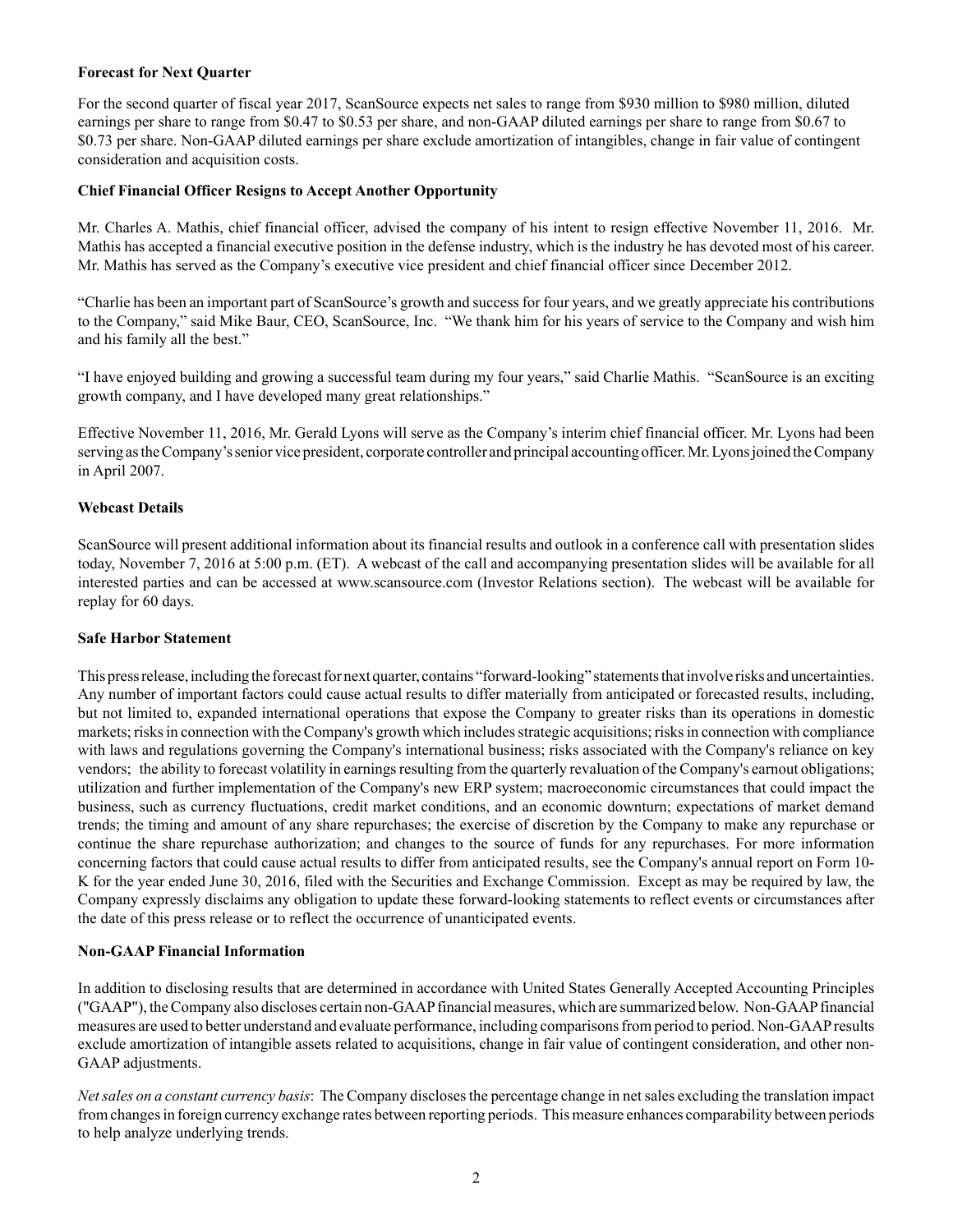*Non-GAAP operating income, non-GAAP net income and non-GAAP EPS:* To evaluate current period performance on a clearer and more consistent basis with prior periods, the Company discloses non-GAAP operating income, non-GAAP net income and non-GAAP diluted earnings per share. Non-GAAP results exclude amortization of intangible assets related to acquisitions, change in the fair value of contingent consideration, and other non-GAAP adjustments. Non-GAAP operating income, non-GAAP net income, and non-GAAPEPS measures are useful in assessing and understanding the Company's operating performance, especially when comparing results with previous periods or forecasting performance for future periods.

*Return on invested capital ("ROIC")*: Management uses ROIC as a performance measurement to assess efficiency in allocating capital under the Company's control to generate returns. Management believes this metric balances the Company's operating results with asset and liability management, is not impacted by capitalization decisions and correlates with shareholder value creation. In addition, it is easily computed, communicated and understood. ROIC also provides management a measure of the Company's profitability on a basis more comparable to historical or future periods.

ROIC assists management in comparing the Company's performance over various reporting periods on a consistent basis because it removes from operating results the impact of items that do not reflect core operating performance. Adjusted earnings before interest expense, income taxes, depreciation and amortization ("EBITDA") excludes the change in fair value of contingent consideration, in addition to other non-GAAP adjustments. Management believes the calculation of ROIC provides useful information to investors and is an additional relevant comparison of the Company's performance during the year. In addition, the Company's Board of Directors uses ROIC in evaluating business and management performance. Certain management incentive compensation targets are set and measured relative to ROIC.

These non-GAAPfinancial measures have limitations as analytical tools, and the non-GAAPfinancial measures that the Company reports may not be comparable to similarly titled amounts reported by other companies. Analysis of results and outlook on a non-GAAPbasis should be considered in addition to, and not in substitution for or as superior to, measurements of financial performance prepared in accordance with GAAP. A reconciliation of the Company's non-GAAPfinancial information to GAAPis set forth in the Supplementary Information (Unaudited) below.

### **About ScanSource, Inc.**

ScanSource, Inc. (NASDAQ: SCSC) is a leading global provider of technology products and solutions, focusing on point-of-sale (POS), barcode, physical security, video, voice, data networking and technology services. ScanSource's teams provide value-added solutions and operate from two segments, Worldwide Barcode, Networking & Security and Worldwide Communications & Services. ScanSource is committed to helping its resellers and sales partners choose, configure and deliver the industry's best solutions across almost every vertical market in North America, Latin America and Europe. In August 2016, ScanSource entered the recurring revenue telecom and cloud services market through its acquisition of Intelisys, the industry's leading technology services distributor. Founded in 1992, the Company is headquartered in Greenville, South Carolina and was named one of the 2016 Best Places to Work in South Carolina. ScanSource ranks #685 on the Fortune 1000. For more information, visit www.scansource.com.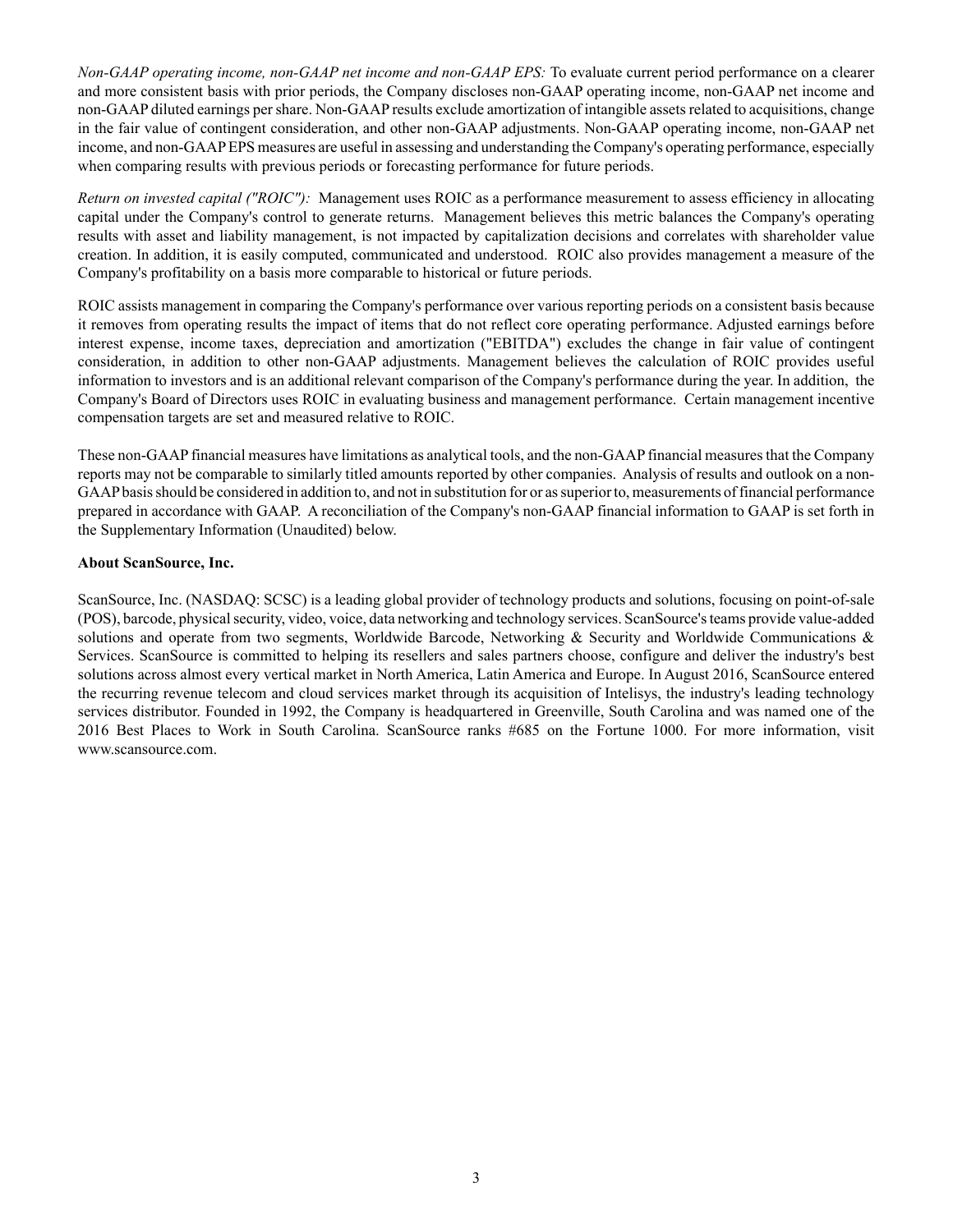## **ScanSource, Inc. and Subsidiaries Condensed Consolidated Balance Sheets (Unaudited) (in thousands)**

|                                                                                                        | September 30,<br>2016 |           |                          | June 30, 2016* |
|--------------------------------------------------------------------------------------------------------|-----------------------|-----------|--------------------------|----------------|
| <b>Assets</b>                                                                                          |                       |           |                          |                |
| Current assets:                                                                                        |                       |           |                          |                |
| Cash and cash equivalents                                                                              | \$                    | 45,125    | $\mathcal{S}$            | 61,400         |
| Accounts receivable, less allowance of \$39,767 at September 30, 2016 and<br>\$39,032 at June 30, 2016 |                       | 637,804   |                          | 559,557        |
| Inventories                                                                                            |                       | 567,287   |                          | 558,581        |
| Prepaid expenses and other current assets                                                              |                       | 56,254    |                          | 49,367         |
| Total current assets                                                                                   |                       | 1,306,470 |                          | 1,228,905      |
| Property and equipment, net                                                                            |                       | 57,080    |                          | 52,388         |
| Goodwill                                                                                               |                       | 201,197   |                          | 92,715         |
| Net identifiable intangible assets                                                                     |                       | 110,614   |                          | 51,127         |
| Deferred income taxes                                                                                  |                       | 29,392    |                          | 28,813         |
| Other non-current assets                                                                               |                       | 39,368    |                          | 37,237         |
| Total assets                                                                                           | \$                    | 1,744,121 | $\mathcal{S}$            | 1,491,185      |
|                                                                                                        |                       |           |                          |                |
| <b>Liabilities and Shareholders' Equity</b>                                                            |                       |           |                          |                |
| Current liabilities:                                                                                   |                       |           |                          |                |
| Accounts payable                                                                                       | \$                    | 533,001   | $\mathcal{S}$            | 471,487        |
| Accrued expenses and other current liabilities                                                         |                       | 105,818   |                          | 98,975         |
| Current portion of contingent consideration                                                            |                       | 32,837    |                          | 11,594         |
| Income taxes payable                                                                                   |                       | 10,850    |                          | 3,056          |
| Total current liabilities                                                                              |                       | 682,506   |                          | 585,112        |
| Deferred income taxes                                                                                  |                       | 2,482     |                          | 2,555          |
| Long-term debt                                                                                         |                       | 5,429     |                          | 5,429          |
| Borrowings under revolving credit facility                                                             |                       | 160,712   |                          | 71,427         |
| Long-term portion of contingent consideration                                                          |                       | 77,998    |                          | 13,058         |
| Other long-term liabilities                                                                            |                       | 41,833    |                          | 39,108         |
| <b>Total liabilities</b>                                                                               |                       | 970,960   |                          | 716,689        |
| Shareholders' equity:                                                                                  |                       |           |                          |                |
| Common stock                                                                                           |                       | 52,036    |                          | 67,249         |
| Retained earnings                                                                                      |                       | 794,750   |                          | 779,934        |
| Accumulated other comprehensive income (loss)                                                          |                       | (73, 625) |                          | (72, 687)      |
| Total shareholders' equity                                                                             |                       | 773,161   |                          | 774,496        |
| Total liabilities and shareholders' equity                                                             | $\overline{\$}$       | 1,744,121 | $\overline{\mathcal{S}}$ | 1,491,185      |

\* Derived from audited financial statements.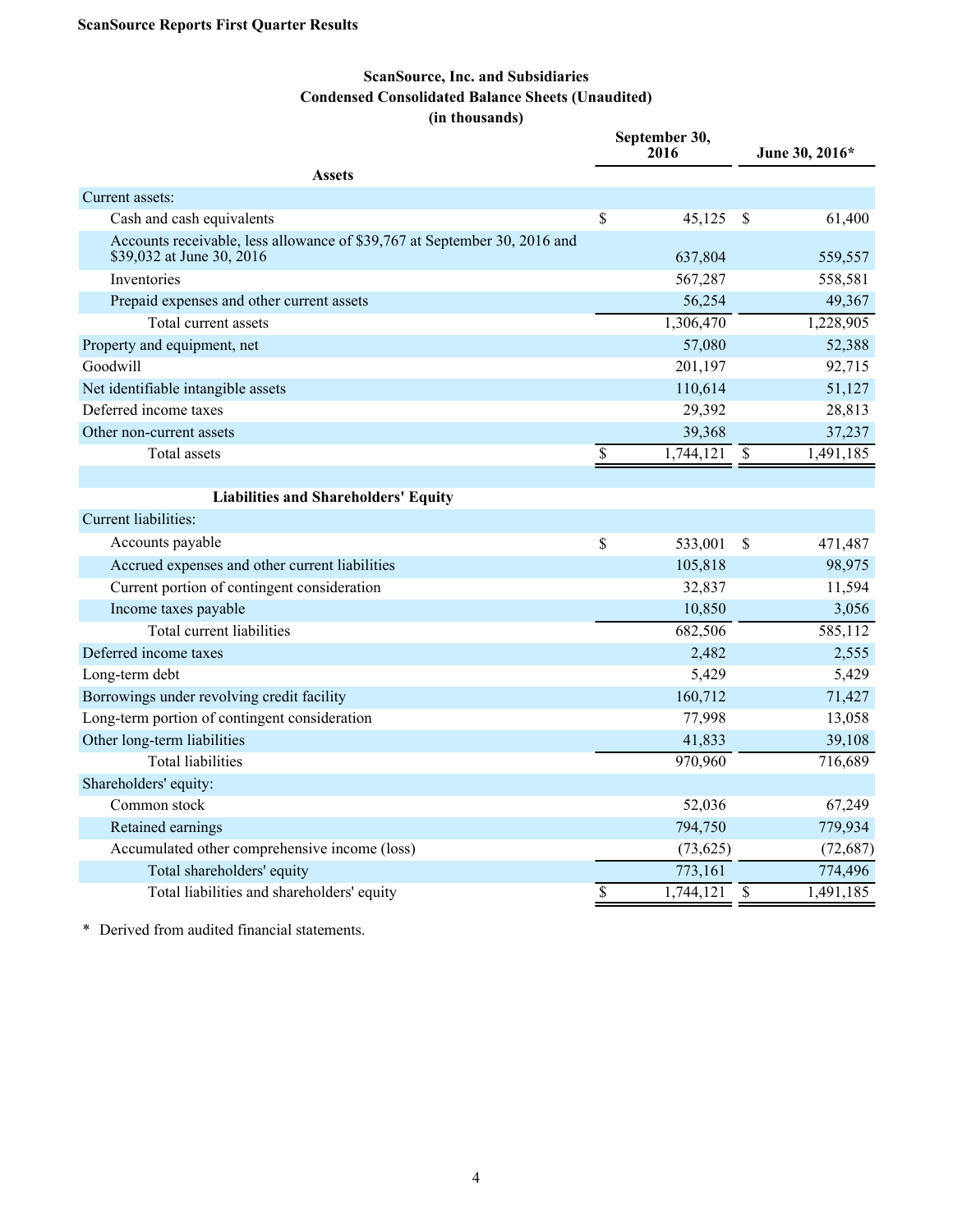## **ScanSource, Inc. and Subsidiaries Condensed Consolidated Income Statements (Unaudited) (in thousands, except per share data)**

|                                                  | Quarter ended September 30,   |         |  |  |  |
|--------------------------------------------------|-------------------------------|---------|--|--|--|
|                                                  | 2016                          | 2015    |  |  |  |
| Net sales                                        | \$<br>$\mathbb{S}$<br>932,566 | 870,829 |  |  |  |
| Cost of goods sold                               | 841,032                       | 783,277 |  |  |  |
| Gross profit                                     | 91,534                        | 87,552  |  |  |  |
| Selling, general and administrative expenses     | 68,490                        | 61,547  |  |  |  |
| Change in fair value of contingent consideration | 169                           | 1,564   |  |  |  |
| Operating income                                 | 22,875                        | 24,441  |  |  |  |
| Interest expense                                 | 589                           | 281     |  |  |  |
| Interest income                                  | (1,015)                       | (942)   |  |  |  |
| Other, net                                       | 577                           | 680     |  |  |  |
| Income before income taxes                       | 22,724                        | 24,422  |  |  |  |
| Provision for income taxes                       | 7,908                         | 8,426   |  |  |  |
| Net income                                       | \$<br>14,816<br><sup>S</sup>  | 15,996  |  |  |  |
| Per share data:                                  |                               |         |  |  |  |
| Net income per common share, basic               | \$<br>0.58<br>-S              | 0.58    |  |  |  |
| Weighted-average shares outstanding, basic       | 25,523                        | 27,702  |  |  |  |
|                                                  |                               |         |  |  |  |
| Net income per common share, diluted             | \$<br>0.58<br>-S              | 0.57    |  |  |  |
| Weighted-average shares outstanding, diluted     | 25,762                        | 27,929  |  |  |  |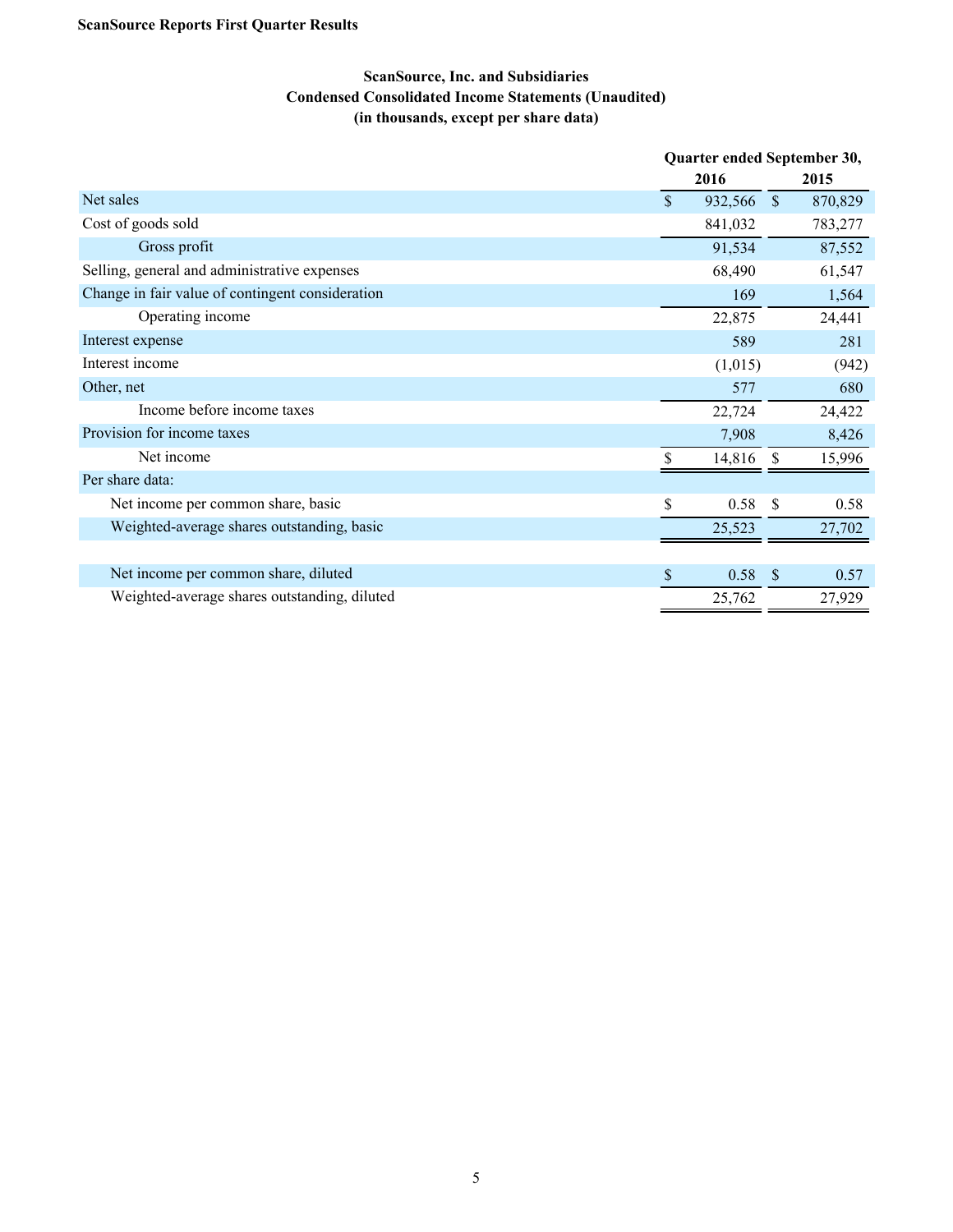**Net Sales by Segment:**

|                                                     |     | Quarter ended September 30, |               |           |           |  |  |  |
|-----------------------------------------------------|-----|-----------------------------|---------------|-----------|-----------|--|--|--|
|                                                     |     | 2016                        |               | 2015      | % Change  |  |  |  |
| Worldwide Barcode, Networking & Security:           |     |                             |               |           |           |  |  |  |
| Net sales, as reported                              | \$  | 633,405                     | $\mathcal{S}$ | 573,669   | 10.4 %    |  |  |  |
| Foreign exchange impact <sup>(a)</sup>              |     | (3,122)                     |               |           |           |  |  |  |
| Net sales, constant currency                        |     | 630,283                     |               | 573,669   | 9.9 %     |  |  |  |
| Less: Acquisitions                                  |     | (99, 332)                   |               | (34, 628) |           |  |  |  |
| Net sales, constant currency excluding acquisitions | \$. | 530,951                     | \$            | 539,041   | $(1.5)\%$ |  |  |  |
| <b>Worldwide Communications &amp; Services:</b>     |     |                             |               |           |           |  |  |  |
| Net sales, as reported                              | \$  | 299,161                     | \$            | 297,160   | $0.7 \%$  |  |  |  |
| Foreign exchange impact <sup>(a)</sup>              |     | (906)                       |               |           |           |  |  |  |
| Net sales, constant currency                        |     | 298,255                     |               | 297,160   | $0.4\%$   |  |  |  |
| Less: Acquisitions                                  |     | (2,863)                     |               |           |           |  |  |  |
| Net sales, constant currency excluding acquisitions |     | 295,392                     | \$            | 297,160   | $(0.6)\%$ |  |  |  |
| Consolidated:                                       |     |                             |               |           |           |  |  |  |
| Net sales, as reported                              | \$  | 932,566                     | $\mathbb{S}$  | 870,829   | 7.1%      |  |  |  |
| Foreign exchange impact <sup>(a)</sup>              |     | (4,028)                     |               |           |           |  |  |  |
| Net sales, constant currency                        |     | 928,538                     |               | 870,829   | $6.6\%$   |  |  |  |
| Less: Acquisitions                                  |     | (102, 195)                  |               | (34, 628) |           |  |  |  |
| Net sales, constant currency excluding acquisitions | \$  | 826,343                     | \$            | 836,201   | $(1.2)\%$ |  |  |  |

(a) Year-over-year net sales growth rate excluding the translation impact of changes in foreign currency exchange rates. Calculated by translating the net sales for the quarter ended September 30, 2016 into U.S. dollars using the weighted average foreign exchange rates for the quarter ended September 30, 2015.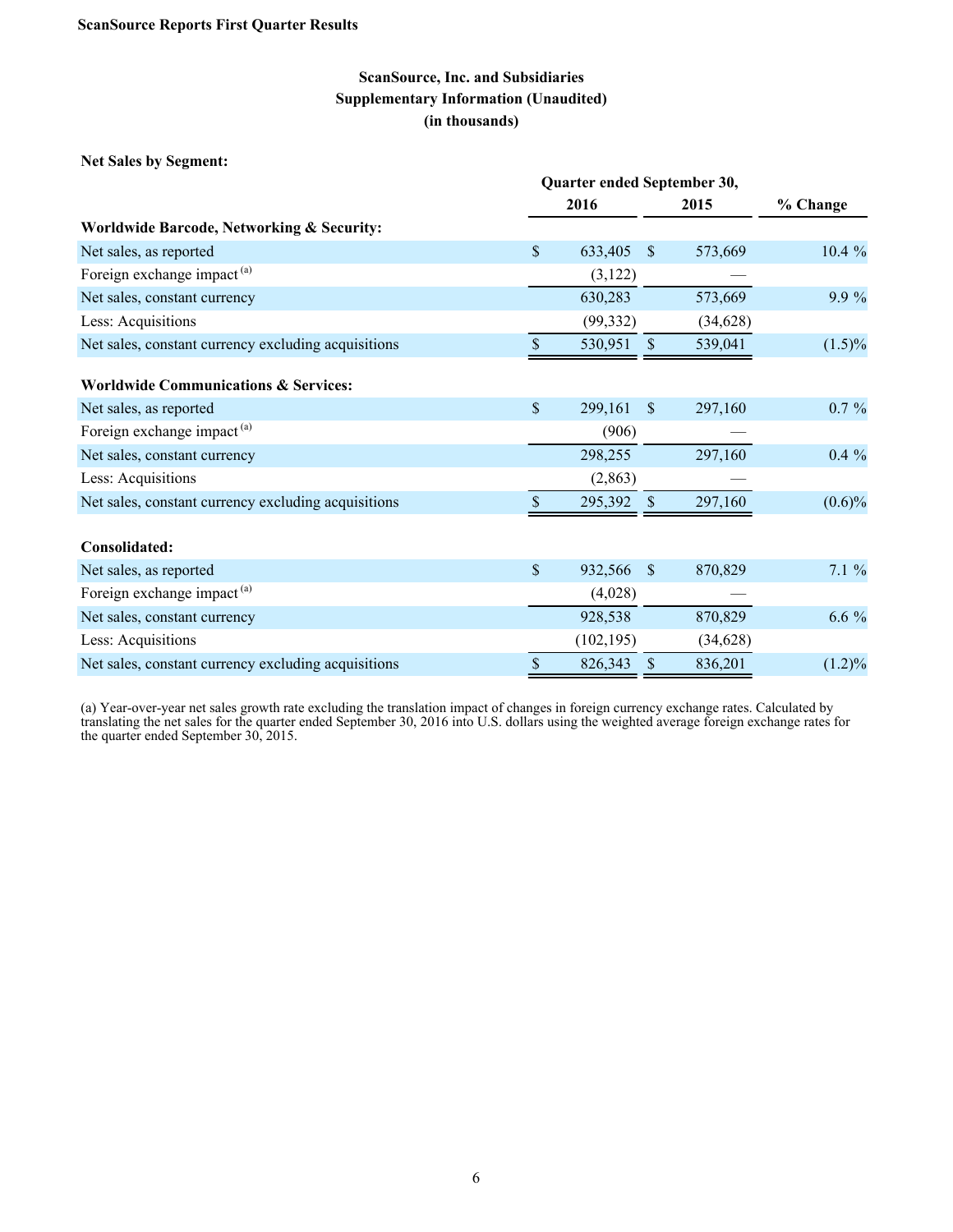### **Net Sales by Geography:**

|                                                     |               | Quarter ended September 30, |                         |           |
|-----------------------------------------------------|---------------|-----------------------------|-------------------------|-----------|
|                                                     |               | 2016                        | 2015                    | % Change  |
| <b>United States:</b>                               |               |                             |                         |           |
| Net sales, as reported                              | $\mathcal{S}$ | 709,810                     | 641,931<br><sup>S</sup> | $10.6 \%$ |
| Less: Acquisitions                                  |               | (102, 195)                  | (34, 628)               |           |
| Net sales, excluding acquisitions                   |               | 607,615                     | 607,303                 | $0.1 \%$  |
|                                                     |               |                             |                         |           |
| International:                                      |               |                             |                         |           |
| Net sales, as reported                              |               | 222,756                     | 228,898                 | $(2.7)\%$ |
| Foreign exchange impact <sup>(a)</sup>              |               | (4,028)                     |                         |           |
| Net sales, constant currency                        |               | 218,728                     | 228,898                 | (4.4)%    |
| Less: Acquisitions                                  |               |                             |                         |           |
| Net sales, constant currency excluding acquisitions |               | 218,728                     | 228,898                 | (4.4)%    |
|                                                     |               |                             |                         |           |
| Consolidated:                                       |               |                             |                         |           |
| Net sales, as reported                              |               | 932,566                     | 870,829                 | $7.1 \%$  |
| Foreign exchange impact <sup>(a)</sup>              |               | (4,028)                     |                         |           |
| Net sales, constant currency                        |               | 928,538                     | 870,829                 | $6.6\%$   |
| Less: Acquisitions                                  |               | (102, 195)                  | (34, 628)               |           |
| Net sales, constant currency excluding acquisitions |               | 826,343                     | 836,201                 | $(1.2)\%$ |

(a) Year-over-year net sales growth rate excluding the translation impact of changes in foreign currency exchange rates. Calculated by translating the net sales for the quarter ended September 30, 2016 into U.S. dollars using the weighted average foreign exchange rates for the quarter ended September 30, 2015.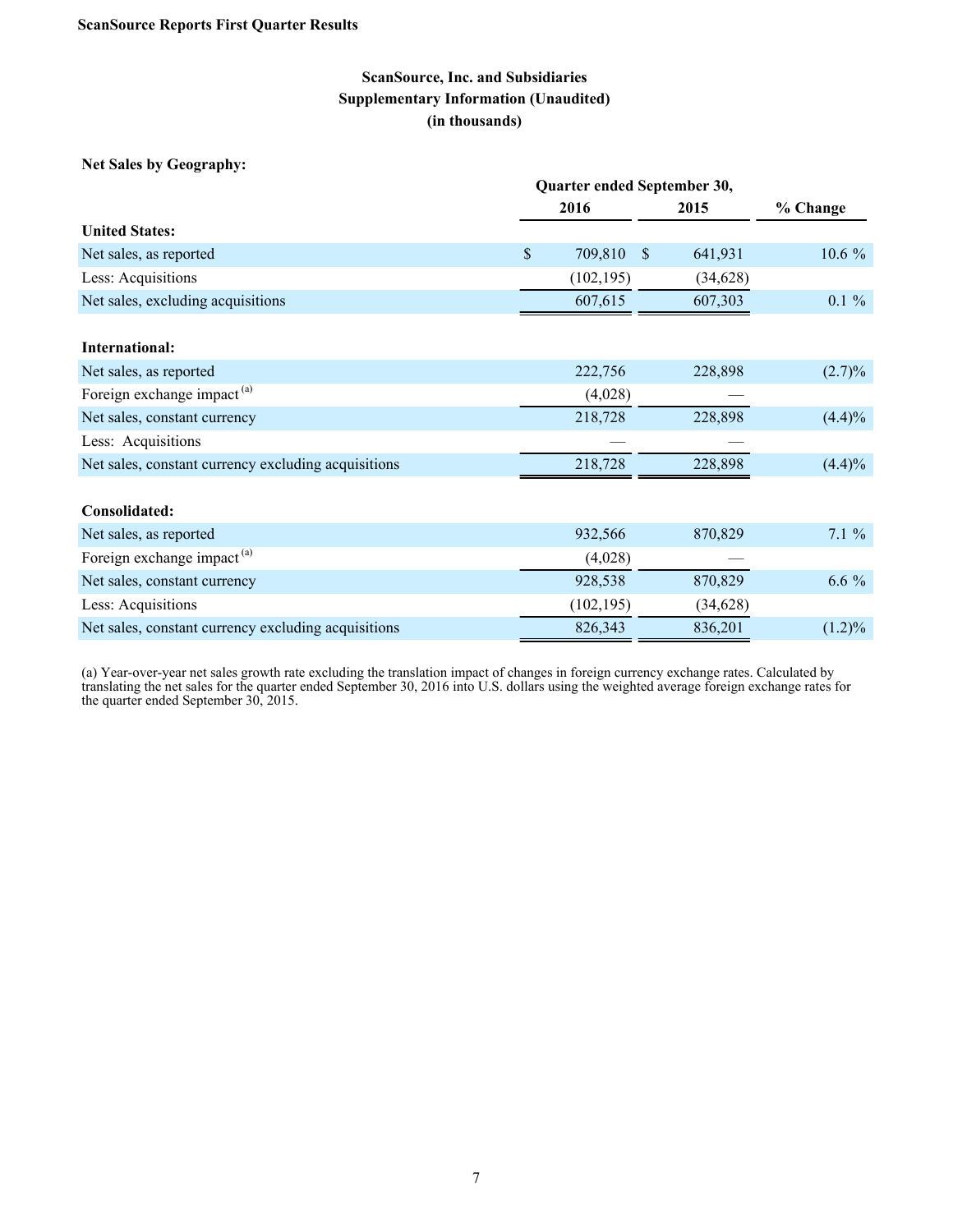### **Non-GAAP Financial Information:**

|                                                  | Quarter ended September 30, 2016 |        |                   |                      |        |     |                              |  |
|--------------------------------------------------|----------------------------------|--------|-------------------|----------------------|--------|-----|------------------------------|--|
|                                                  | <b>Operating</b><br>income       |        | Pre-tax<br>income | <b>Net</b><br>income |        |     | <b>Diluted</b><br><b>EPS</b> |  |
| <b>GAAP</b> measure                              |                                  | 22,875 | \$22,724          | $\mathbb{S}^-$       | 14,816 | \$. | 0.58                         |  |
| Adjustments:                                     |                                  |        |                   |                      |        |     |                              |  |
| Amortization of intangible assets                |                                  | 3.154  | 3,154             |                      | 2,108  |     | 0.08                         |  |
| Change in fair value of contingent consideration |                                  | 169    | 169               |                      | 46     |     |                              |  |
| Acquisition costs <sup>(a)</sup>                 |                                  | 498    | 498               |                      | 498    |     | 0.02                         |  |
| Non-GAAP measure                                 |                                  | 26,696 | \$ 26.545         |                      | 17,468 |     | 0.68                         |  |

|                                                  | Quarter ended September 30, 2015 |        |  |          |              |        |                   |      |                      |  |  |                              |
|--------------------------------------------------|----------------------------------|--------|--|----------|--------------|--------|-------------------|------|----------------------|--|--|------------------------------|
|                                                  | <b>Operating</b><br>income       |        |  |          |              |        | Pre-tax<br>income |      | <b>Net</b><br>income |  |  | <b>Diluted</b><br><b>EPS</b> |
| <b>GAAP</b> measure                              |                                  | 24,441 |  | \$24,422 | $\mathbb{S}$ | 15,996 | <b>S</b>          | 0.57 |                      |  |  |                              |
| Adjustments:                                     |                                  |        |  |          |              |        |                   |      |                      |  |  |                              |
| Amortization of intangible assets                |                                  | 2,185  |  | 2,185    |              | 1,597  |                   | 0.06 |                      |  |  |                              |
| Change in fair value of contingent consideration |                                  | 1,564  |  | 1,564    |              | 1,080  |                   | 0.04 |                      |  |  |                              |
| Acquisition costs <sup>(a)</sup>                 |                                  | 220    |  | 220      |              | 220    |                   | 0.01 |                      |  |  |                              |
| Non-GAAP measure                                 |                                  | 28,410 |  | \$28,391 | S.           | 18.893 |                   | 0.68 |                      |  |  |                              |

(a) Acquisition costs are non-deductible for tax purposes.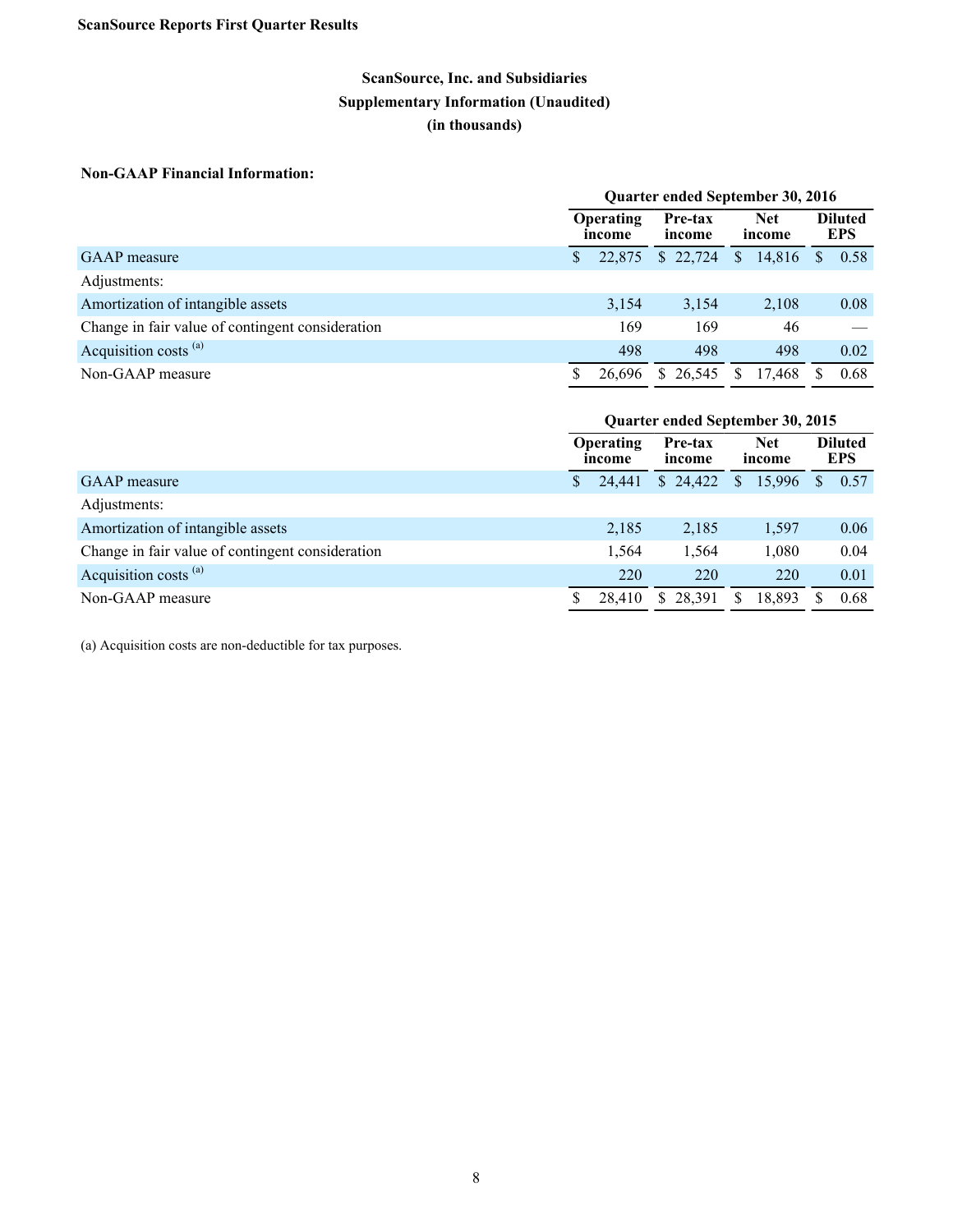### **Non-GAAP Financial Information:**

|                                                   | <b>Ouarter ended</b><br>September 30, |                        |
|---------------------------------------------------|---------------------------------------|------------------------|
|                                                   | 2016                                  | 2015                   |
| Return on invested capital (ROIC), annualized (a) | $13.1\%$                              | 14.6%                  |
|                                                   |                                       |                        |
| Reconciliation of Net Income to Adjusted EBITDA   |                                       |                        |
| Net income - GAAP                                 | S.<br>14,816                          | $\mathbb{S}$<br>15,996 |
| Plus: Income taxes                                | 7,908                                 | 8,426                  |
| Plus: Interest expense                            | 589                                   | 281                    |
| Plus: Depreciation and amortization               | 5,224                                 | 3,938                  |
| <b>EBITDA</b>                                     | 28,537                                | 28,641                 |
| Adjustments:                                      |                                       |                        |
| Change in fair value of contingent consideration  | 160                                   | 1561                   |

| Change in fair value of contingent consideration | 169 | 1.564 |
|--------------------------------------------------|-----|-------|
| Acquisition costs                                | 498 | 220   |
| Adjusted EBITDA (numerator for ROIC) (non-GAAP)  |     |       |
|                                                  |     |       |

### Invested Capital Calculation

| Equity - beginning of quarter                                | \$774,496 | \$808,985 |
|--------------------------------------------------------------|-----------|-----------|
| Equity - end of quarter                                      | 773,161   | 764,693   |
| Adjustments:                                                 |           |           |
| Change in fair value of contingent consideration, net of tax | 46        | 1,080     |
| Acquisition costs, net of tax                                | 498       | 220       |
| Average equity                                               | 774,101   | 787.489   |
| Average funded debt <sup>(b)</sup>                           | 107,718   | 39,124    |
| Invested capital (denominator for ROIC) (non-GAAP)           | \$881,819 | \$826,613 |

(a) Calculated as net income plus interest expense, income taxes, depreciation and amortization (EBITDA), plus change in fair value of contingent consideration and other adjustments, annualized and divided by invested capital for the period. Invested capital is defined as average equity plus average daily funded interest-bearing debt for the period.

(b) Average funded debt is calculated as the average daily amounts outstanding on short-term and long-term interest-bearing debt.